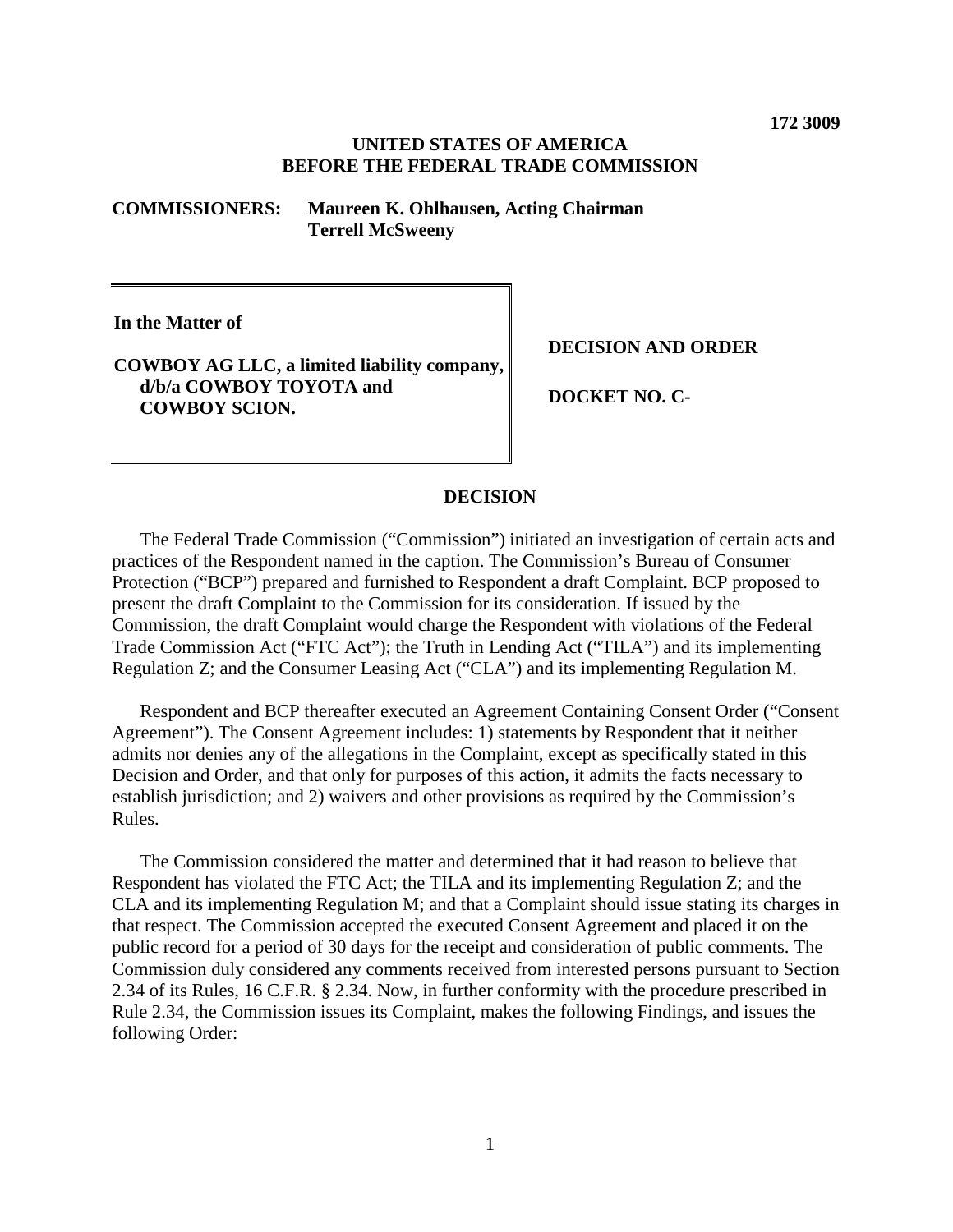## **Findings**

- 1. Respondent Cowboy AG LLC, is a Texas limited liability company, also doing business as Cowboy Toyota and Cowboy Scion, with its principal office or place of business at 9325 East R.L. Thornton Freeway, Dallas, Texas 75228.
- 2. The Commission has jurisdiction over the subject matter of this proceeding and over the Respondent, and the proceeding is in the public interest.

## **ORDER**

## **Definitions**

For purposes of this Order, the following definitions shall apply:

- A. "Advertisement" shall mean a commercial message in any medium that directly or indirectly, expressly or by implication, promotes a consumer transaction.
- B. "Clearly and conspicuously" means that a required disclosure is difficult to miss (*i.e.,* easily noticeable) and easily understandable by ordinary consumers, including in all of the following ways:
	- 1. In any communication that is solely visual or solely audible, the disclosure must be made through the same means through which the communication is presented. In any communication made through both visual and audible means, such as a television advertisement, the disclosure must be made visually or audibly.
	- 2. A visual disclosure, by its size, contrast, location, the length of time it appears, and other characteristics, must stand out from any accompanying text or other visual elements so that it is easily noticed, read, and understood.
	- 3. An audible disclosure, including by telephone or streaming video, must be delivered in a volume, speed, and cadence sufficient for ordinary consumers to easily hear and understand it.
	- 4. In any communication using an interactive electronic medium, such as the Internet or software, the disclosure must be unavoidable.
	- 5. The disclosure must use diction and syntax understandable to ordinary consumers and must appear in each language in which the representation that requires the disclosure appears.
	- 6. The disclosure must comply with these requirements in each medium through which it is received, including all electronic devices.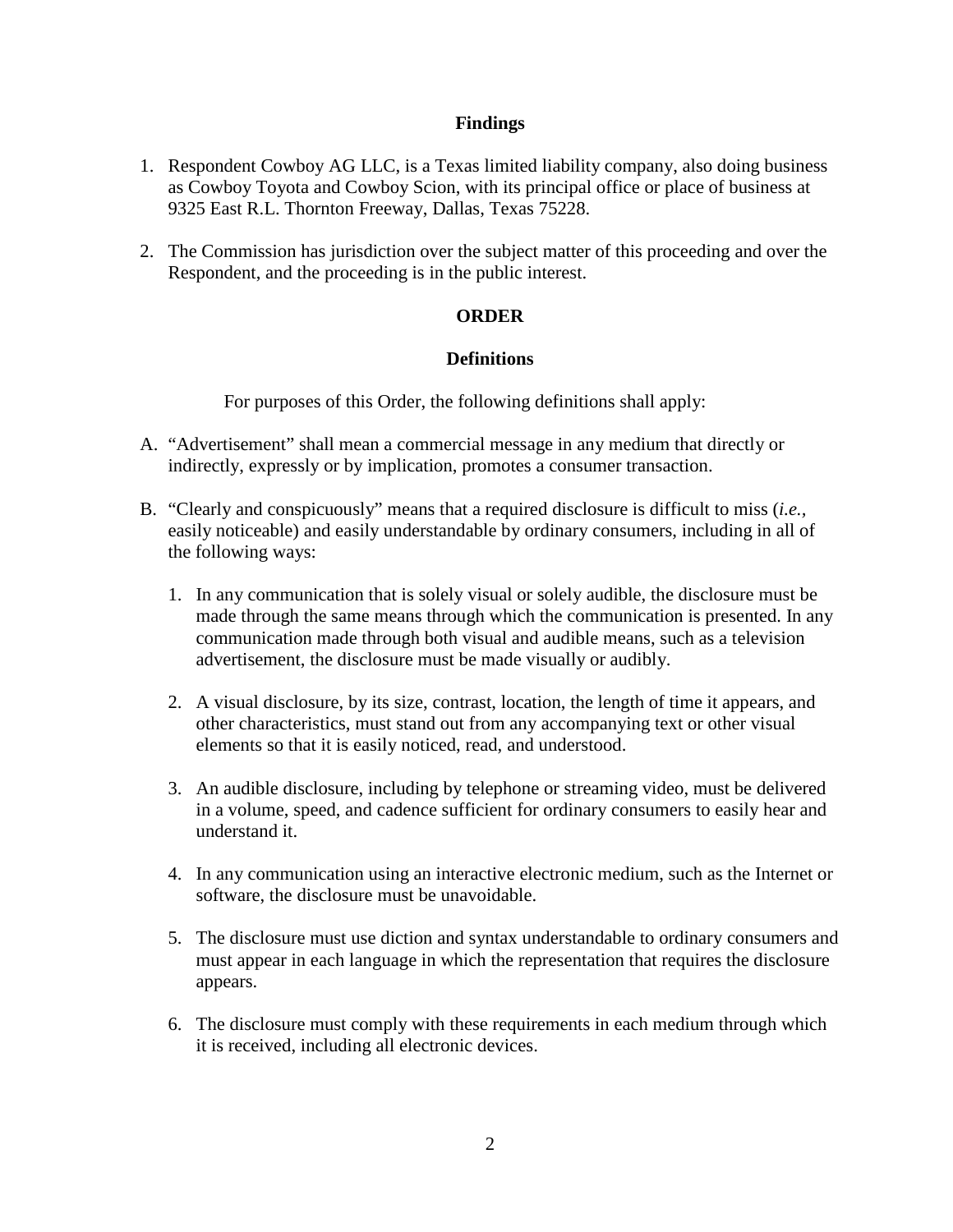- 7. The disclosure must not be contradicted or mitigated by, or inconsistent with, anything else in the communication.
- C. "Consumer credit" shall mean credit offered or extended to a consumer primarily for personal, family, or household purposes, as set forth in Section 226.2(a)(12) of Regulation Z, 12 C.F.R. § 226.2(a)(12), as amended.
- D. "Consumer lease" shall mean a contract in the form of a bailment or lease for the use of personal property by a natural person primarily for personal, family, or household purposes, for a period exceeding four months and for a total contractual obligation not exceeding the applicable threshold amount, whether or not the lessee has the option to purchase or otherwise become the owner of the property at the expiration of the lease, as set forth in Section 213.2 of Regulation M, 12 C.F.R. § 213.2, as amended.
- E. "Lease inception" shall mean prior to or at consummation of the lease or by delivery, if delivery occurs after consummation.
- F. "Material" shall mean likely to affect a person's choice of, or conduct regarding, goods or services.
- G. "Motor vehicle" shall mean:
	- 1. Any self-propelled vehicle designed for transporting persons or property on a street, highway, or other road;
	- 2. Recreational boats and marine equipment;
	- 3. Motorcycles;
	- 4. Motor homes, recreational vehicle trailers, and slide-in campers; and
	- 5. Other vehicles that are titled and sold through dealers.
- H. "Respondent" means Cowboy AG LLC, also doing business as Cowboy Toyota and Cowboy Scion, and its successors and assigns.

**I.**

**IT IS ORDERED** that Respondent, and Respondent's officers, agents, employees, and attorneys, and all other persons in active concert or participation with any of them, who receive actual notice of this Order, whether acting directly or indirectly, in connection with the advertising, promotion, offering for sale, or sale of motor vehicles, must not make any representation, expressly or by implication, that: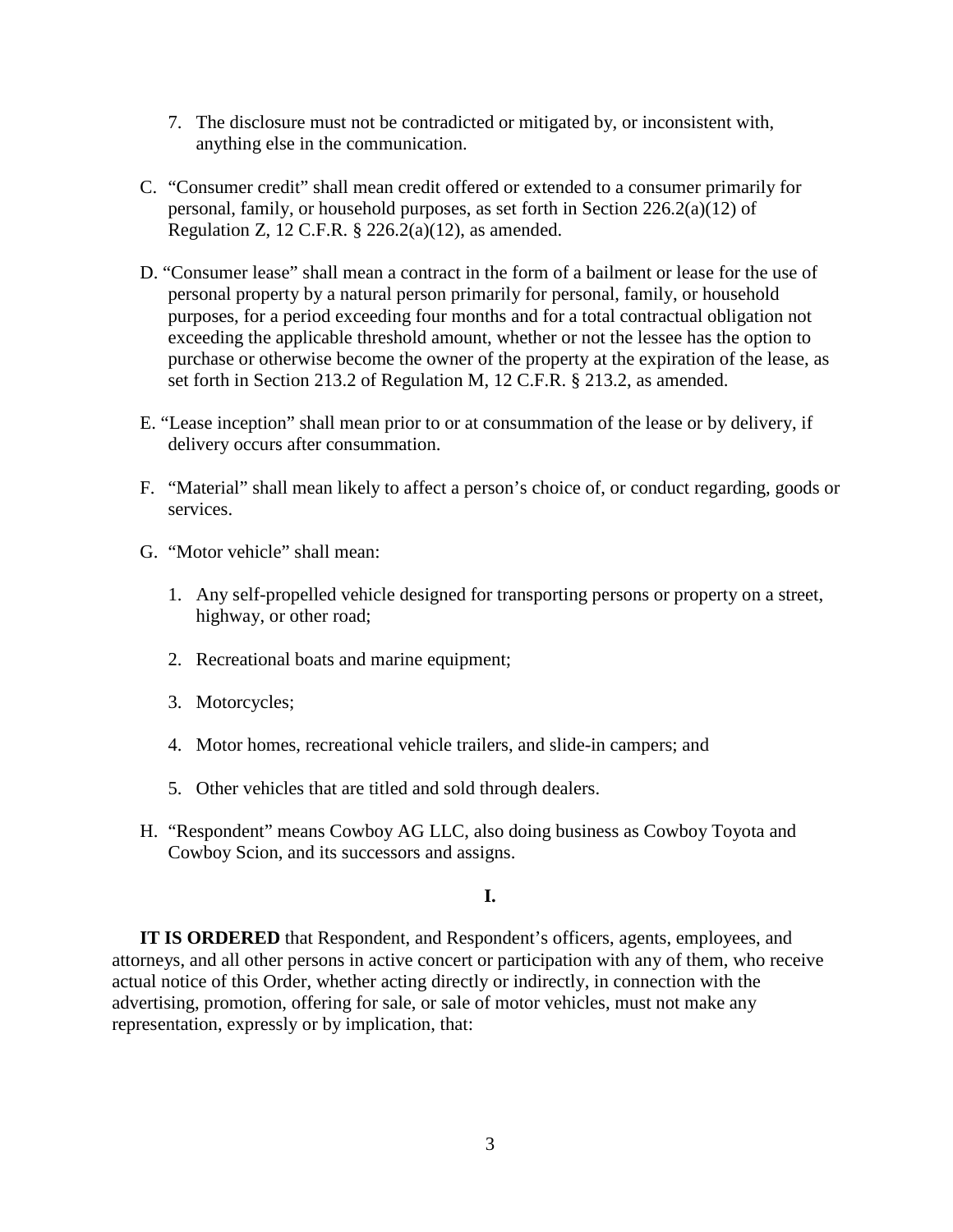- A. Misrepresents the cost of:
	- 1. Purchasing a motor vehicle with financing, including but not limited to the amount or percentage of the down payment, the number of payments or period of repayment, the amount of any payment, and the repayment obligation over the full term of the loan, including any balloon payment; or
	- 2. Leasing a motor vehicle, including but not limited to the total amount due at lease inception, amount down, down payment, acquisition fee, capitalized cost reduction, any other amount required to be paid at lease inception, and the amounts of all monthly or other periodic payments.
- B. Misrepresents any qualification or restriction on the consumer's ability to obtain represented financing or leasing terms, including but not limited to any qualification or restriction based on a consumer's credit score or credit history.
- C. Represents any financing or leasing term, unless the representation is non-misleading, and the advertisement clearly and conspicuously discloses all qualifications or restrictions on the consumer's ability to obtain the represented financing or leasing term, including but not limited to any qualifications or restrictions that Respondent's lender, lessor, or any other entity may impose based on a consumer's credit score or credit history. *Provided, further,* that, if a majority of consumers likely will not be able to meet a stated credit score or credit history qualification or restriction, the advertisement must clearly and conspicuously disclose that fact.
- D. Misrepresents the number of vehicles, makes, or models that are available for purchase or lease.
- E. Misrepresents any other material fact about the price, sale, financing, or leasing of any motor vehicle.

## **II.**

**IT IS FURTHER ORDERED** that Respondent, and Respondent's officers, agents, employees, and attorneys, and all other persons in active concert or participation with any of them, who receive actual notice of this Order, whether acting directly or indirectly, in connection with any advertisement for any extension of consumer credit, shall not in any manner:

- A. State the amount or percentage of any down payment, the number of payments or period of repayment, the amount of any payment, or the amount of any finance charge, without disclosing clearly and conspicuously all of the following terms:
	- 1. The amount or percentage of the down payment;
	- 2. The terms of repayment; and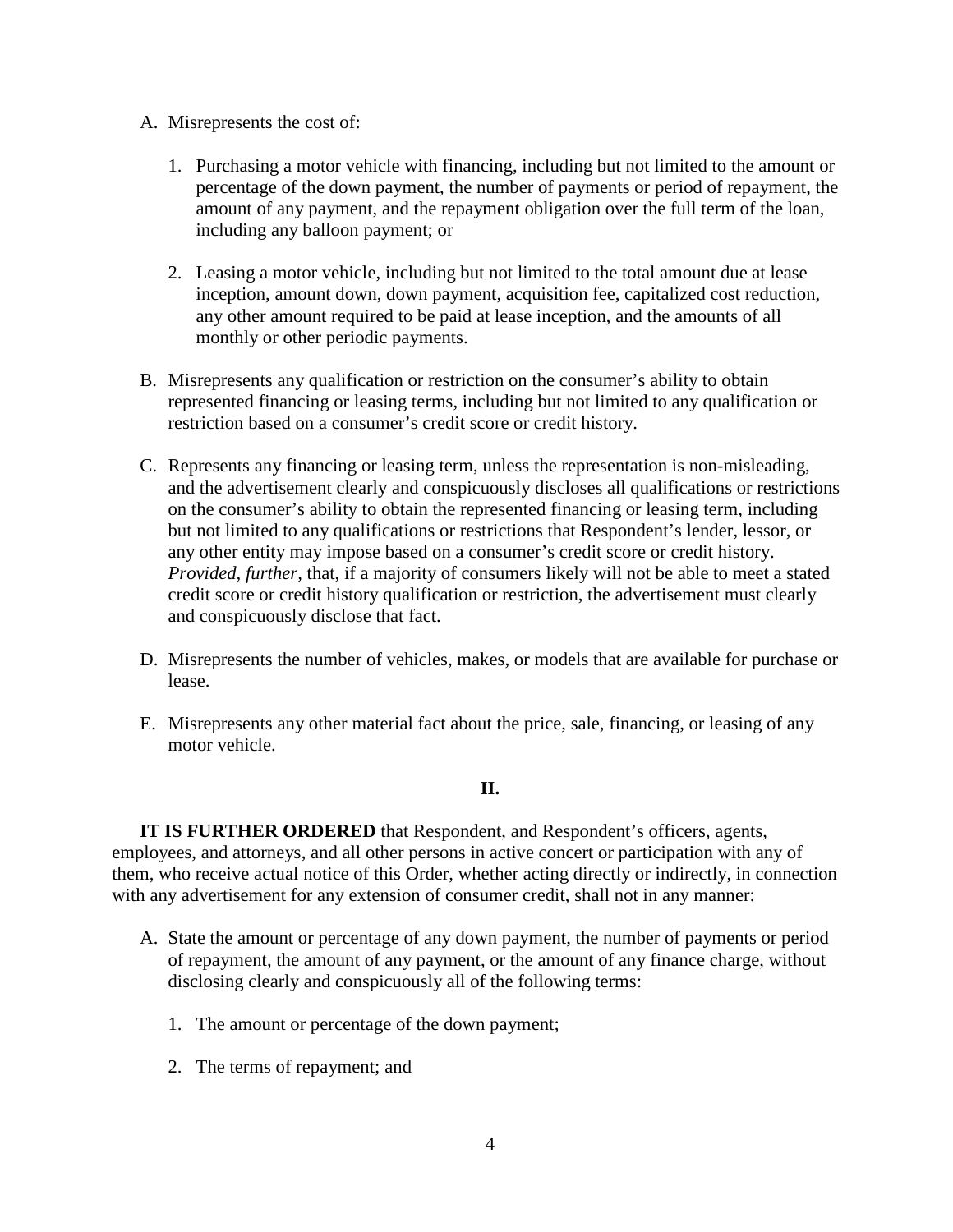- 3. The annual percentage rate, using the term "annual percentage rate" or the abbreviation "APR." If the annual percentage rate may be increased after consummation of the credit transaction, that fact must also be disclosed; or
- B. State a rate of finance charge without stating the rate as an "annual percentage rate" or the abbreviation "APR," using that term; or
- C. Fail to comply in any respect with Regulation Z, 12 C.F.R. Part 226, as amended, and the Truth in Lending Act, as amended, 15 U.S.C. §§ 1601-1667.

## **III.**

**IT IS FURTHER ORDERED** that Respondent, and Respondent's officers, agents, employees, and attorneys, and all other persons in active concert or participation with any of them, who receive actual notice of this Order, whether acting directly or indirectly, in connection with any advertisement for any consumer lease, shall not in any manner:

- A. State the amount of any payment or that any or no initial payment is required prior to or at consummation or by delivery, if delivery occurs after consummation, without disclosing clearly and conspicuously:
	- 1. That the transaction advertised is a lease;
	- 2. The total amount due prior to or at consummation or by delivery, if delivery occurs after consummation;
	- 3. The number, amounts, and timing of scheduled payments;
	- 4. Whether or not a security deposit is required; and
	- 5. That an extra charge may be imposed at the end of the lease term where the consumer's liability (if any) is based on the difference between the residual value of the leased property and its realized value at the end of the lease term; or
- B. Fail to comply in any respect with Regulation M, 12 C.F.R. Part 213, as amended, and the Consumer Leasing Act, 15 U.S.C. §§ 1667-1667f, as amended.

# **IV.**

**IT IS FURTHER ORDERED** that Respondent obtain acknowledgments of receipt of this Order:

A. Respondent, within 10 days after the effective date of this Order, must submit to the Commission an acknowledgment of receipt of this Order sworn under penalty of perjury.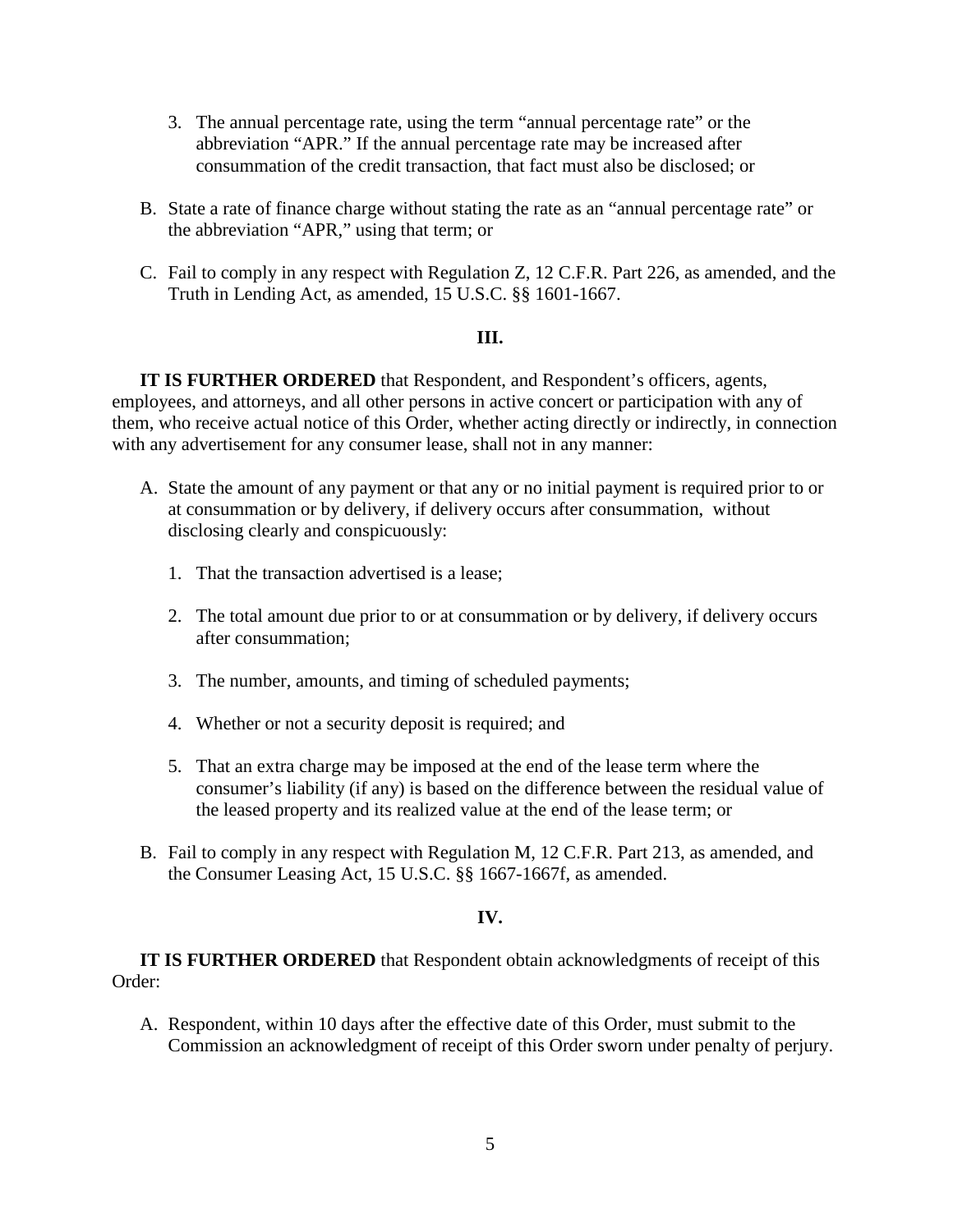- B. For 15 years after the issuance date of this Order, Respondent must deliver a copy of this Order to: (1) all principals, officers, directors, and LLC managers and members; (2) all employees, agents, and representatives who participate in conduct related to the subject matter of the Order; and (3) any business entity resulting from any change in structure as set forth in the Provision titled Compliance Reports and Notices. Delivery must occur within 10 days after the effective date of this Order for current personnel. For all others, delivery must occur before they assume their responsibilities.
- C. From each individual or entity to which a Respondent delivered a copy of this Order, Respondent must obtain, within 30 days, a signed and dated acknowledgment of receipt of this Order.

#### **V.**

**IT IS FURTHER ORDERED** that Respondent makes timely submissions to the Commission:

- A. One year after the issuance date of this Order, Respondent must submit a compliance report, sworn under penalty of perjury, in which Respondent must: (1) identify the primary physical, postal, and email address and telephone number, as designated points of contact, which representatives of the Commission may use to communicate with Respondent; (2) identify all of Respondent's businesses by all of their names, telephone numbers, and physical, postal, email, and Internet addresses; (3) describe the activities of each business, including the goods and services offered, the means of advertising, marketing, and sales; (4) describe in detail whether and how Respondent is in compliance with each Provision of this Order, including a discussion of all of the changes Respondent made to comply with the Order; and (5) provide a copy of each Acknowledgment of the Order obtained pursuant to this Order, unless previously submitted to the Commission.
- B. For 15 years after the issuance date of this Order, Respondent must submit a compliance notice, sworn under penalty of perjury, within 14 days of any change in the following: (1) any designated point of contact; or (2) the structure of Respondent or any entity that Respondent has any ownership interest in or controls directly or indirectly that may affect compliance obligations arising under this Order, including: creation, merger, sale, or dissolution of the entity or any subsidiary, parent, or affiliate that engages in any acts or practices subject to this Order.
- C. Respondent must submit notice of the filing of any bankruptcy petition, insolvency proceeding, or similar proceeding by or against Respondent within 14 days of its filing.
- D. Any submission to the Commission required by this Order to be sworn under penalty of perjury must be true and accurate and comply with 28 U.S.C. § 1746, such as by concluding: "I declare under penalty of perjury under the laws of the United States of America that the foregoing is true and correct. Executed on: \_\_\_\_\_" and supplying the date, signatory's full name, title (if applicable), and signature.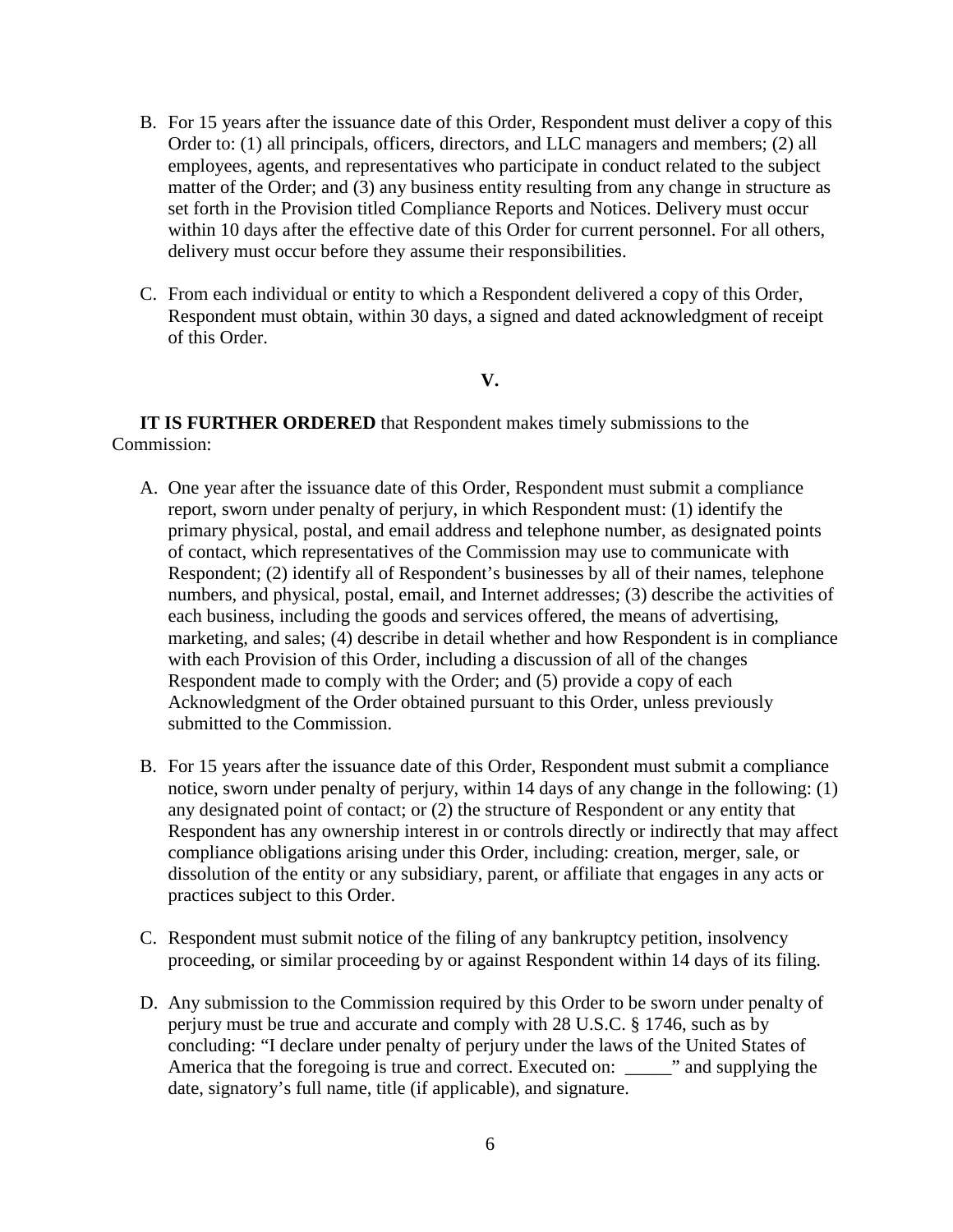F. Unless otherwise directed by a Commission representative in writing, all submissions to the Commission pursuant to this Order must be emailed to DEbrief@ftc.gov or sent by overnight courier (not the U.S. Postal Service) to: Associate Director for Enforcement, Bureau of Consumer Protection, Federal Trade Commission, 600 Pennsylvania Avenue NW, Washington, DC 20580. The subject line must begin: *In re Cowboy AG LLC*, C-

#### **VI.**

**IT IS FURTHER ORDERED** that Respondent must create certain records for 15 years after the issuance date of the Order, and retain each such record for 5 years. Specifically, Respondent, for any business that Respondent is a majority owner or controls directly or indirectly, must create and retain the following records:

A. Accounting records showing the revenues from all goods or services sold;

\_\_\_\_\_\_\_.

- B. Personnel records showing, for each person providing services in relation to any aspect of the Order, whether as an employee or otherwise, that person's: name; addresses; telephone numbers; job title or position; dates of service; and (if applicable) the reason for termination;
- C. Copies or records of all written consumer complaints concerning the subject matter of the Order, whether received directly or indirectly, such as through a third party, and any response;
- D. A copy of each unique advertisement or other marketing material making a representation subject to this Order;
- E. All materials that were relied upon in disseminating the representation;
- F. All evidence in its possession or control that contradicts, qualifies, or calls into question the representation, or the basis relied upon for the representation, including complaints and other communications with consumers or with governmental or consumer protection organizations;
- G. For 5 years from the date received, copies of all subpoenas and other communications with law enforcement, if such communication relates to Respondent's compliance with this Order;
- H. For 5 years from the date created or received, all records, whether prepared by or on behalf of Respondent, that tend to show any lack of compliance by Respondent with this Order; and
- I. All records necessary to demonstrate full compliance with each Provision of this Order, including all submissions to the Commission.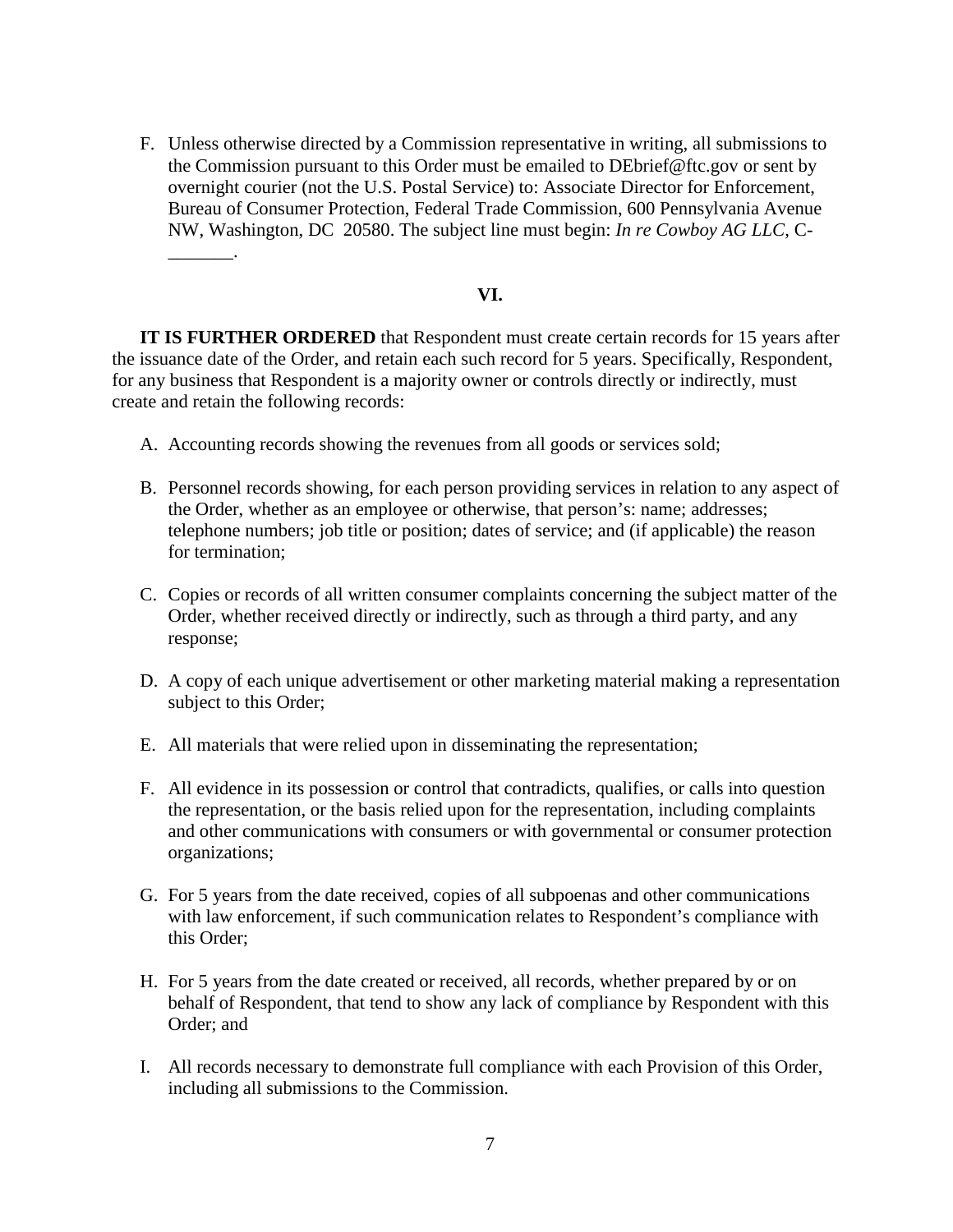#### **VII.**

**IT IS FURTHER ORDERED** that, for the purpose of monitoring Respondent's compliance with this Order:

- A. Within 10 days of receipt of a written request from a representative of the Commission, Respondent must: submit additional compliance reports or other requested information, which must be sworn under penalty of perjury, and produce records for inspection and copying.
- B. For matters concerning this Order, representatives of the Commission are authorized to communicate directly with Respondent. Respondent must permit representatives of the Commission to interview anyone affiliated with Respondent who has agreed to such an interview. The interviewee may have counsel present.
- C. The Commission may use all other lawful means, including posing through its representatives as consumers, suppliers, or other individuals or entities, to Respondent or any individual or entity affiliated with Respondent, without the necessity of identification or prior notice. Nothing in this Order limits the Commission's lawful use of compulsory process, pursuant to Sections 9 and 20 of the FTC Act, 15 U.S.C. §§ 49, 57b-1.

# **VIII.**

**IT IS FURTHER ORDERED** that this Order is final and effective upon the date of its publication on the Commission's website (ftc.gov) as a final order. This Order will terminate 20 years from the date of its issuance (which date may be stated at the end of this Order, near the Commission's seal), or 20 years from the most recent date that the United States or the Commission files a complaint (with or without an accompanying settlement) in federal court alleging any violation of this Order, whichever comes later; *provided, however*, that the filing of such a complaint will not affect the duration of:

- A. Any Provision in this Order that terminates in less than 20 years; and
- B. This Order if such complaint is filed after the Order has terminated pursuant to this Provision.

*Provided, further*, that if such complaint is dismissed or a federal court rules that the Respondent did not violate any provision of the Order, and the dismissal or ruling is either not appealed or upheld on appeal, then the Order will terminate according to this Provision as though the complaint had never been filed, except that the Order will not terminate between the date such complaint is filed and the later of the deadline for appealing such dismissal or ruling and the date such dismissal or ruling is upheld on appeal.